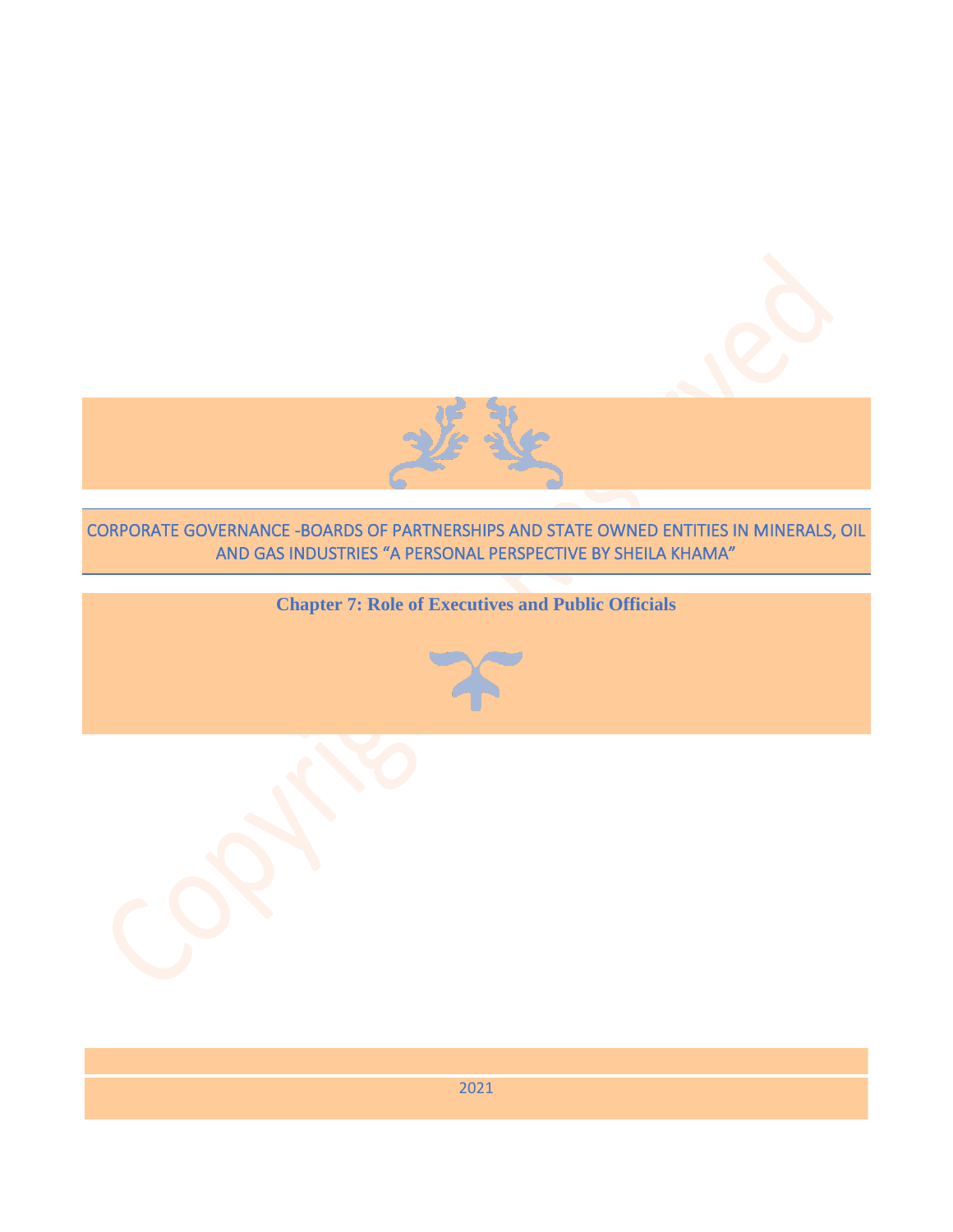Companies, governments and boards of directors comprise organizational structures with unique hierarchies and a specific chain of command. If this collective is harmonized then organizations function well, if not the outcomes can be counterproductive to the goals of the very organization they are intended to serve. Boards and those that serve them are not exempt from this principle**.** In previous chapters, I stated that to be effective directors need timely and full access to information. But there are other requirements. Directors' voices must be audible and their wishes fully complied with. To succeed, a board of directors depends on the loyalty, diligence, guidance and support of their peers and a few critical office bearers in the corporate hierarchy. In the context of an effective board, the most important of these are the chairperson, CEO, and compliance officer. For the most part, the structure functions well, but in some instances they can be a disaster, undermining board effectiveness. Though these challenges apply across the board and are not unique to the industries in question nor type of companies under discussion, I deem them worthy of discussion because though it is reasonable to assume that office bearers fall in line with the wishes and goals of the board. my experience is that this is not always the case.

## **7.1. Chairperson of the Board**

The first most important office bearer is the chairperson of the board of directors. Although the role of CEO and Chairperson are sometimes performed by one individual, increasingly they are separate. The goal is to separate the authority that appoints and oversees the work of the executive management from the management itself. In cases where they are held by one person, to ensure checks and balances, the chairpersonship of the audit and remuneration committees of the board is assigned to a non-executive director. This is because combining the role of a CEO and that of the chairperson of the board together blurs lines of accountabilities on matters in which the chairperson potentially has a vested interest. Hence, increasingly in the UK the trend is to separate the two while in the US it is still common for the CEO to also be the chairperson of a company. Regardless of which side of the argument individuals stand, all recognize the importance of an effective chairperson in the successful performance of a board's duties.

The relationship between the chairperson and CEO notwithstanding, the chairperson must effectively convene meetings, direct discussions and ensure compliance with due process. An active and engaged chairperson can also be a visible face of the company, actively championing corporate interests. An effective chairperson is a reliable source of wisdom, a mentor and a confidant for the CEO. In case of tension between executive management and shareholders, he or she can be a bridge builder. He or she can be a relationship builder, actively and constructively engaging multiple stakeholders to articulate corporate value proposition, align interests and build public trust. In minerals, oil and gas SOEs or partnerships with the state , the chairperson can also manage relations with host governments, screening the CEO from political interference and leaving the CEO space and time to focus on day-to-day operations. A chairperson can be an effective brand ambassador by embodying and living corporate values. On the other hand, a disengaged or domineering maverick chairperson is unhelpful to the corporate governance principles and is a source of disruption.

# *Case 5 Misalignment Between the Chairperson and the Board of Directors*

The chairperson and the members of the board of directors of a properly functioning board are fully aligned and relationships with each other and the CEO are managed in keeping with corporate hierarchical structure. The chairperson and the directors provide strategic leadership, while the CEO and management on the other hand implement the wishes of the board. Any differences of view between the board and the CEO are a function of objective and rigorous debate that can be expected in the course of business. Differences that emanate from a divergence of corporate philosophy, values or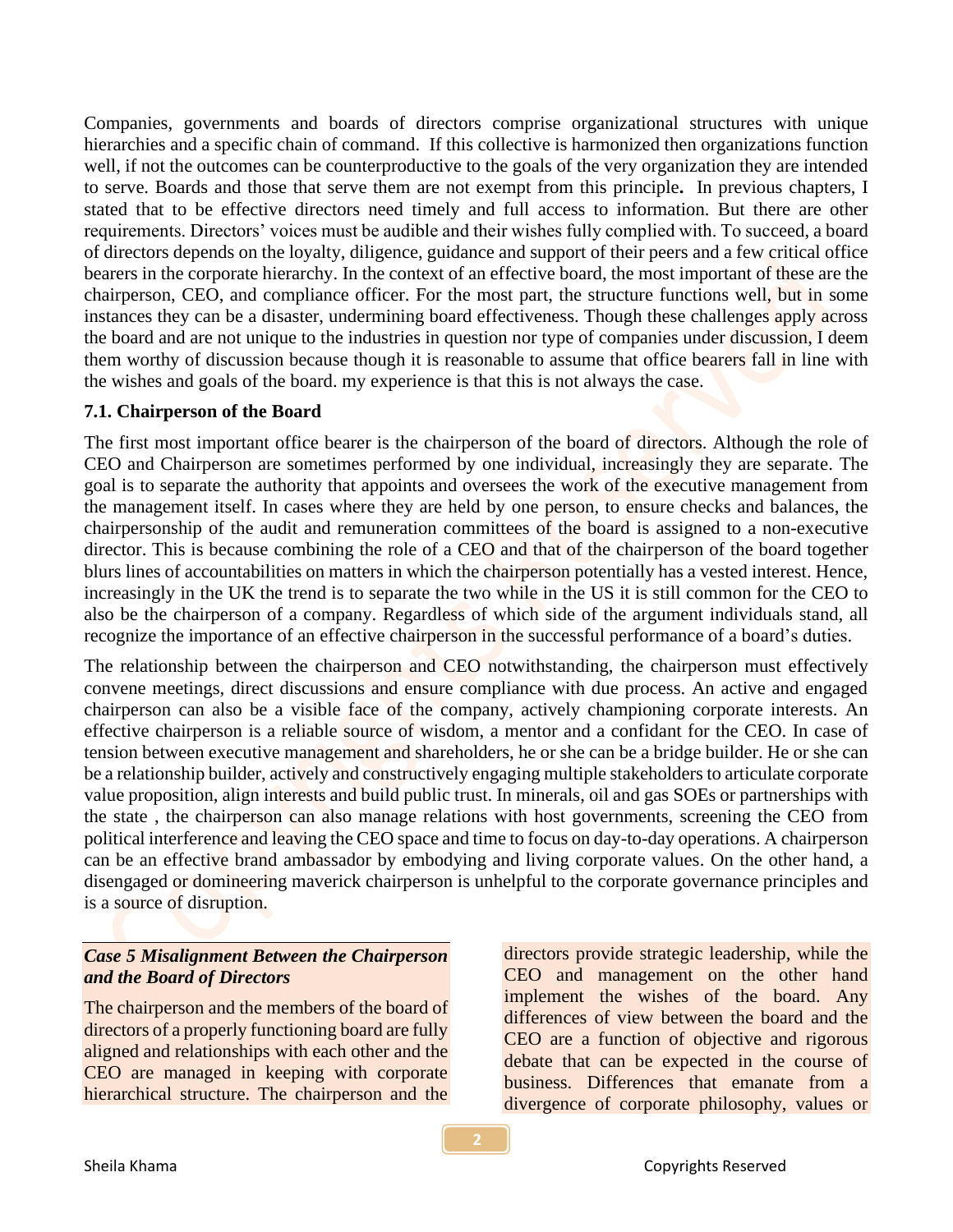strategy can, however, be symptomatic of a deeper structural problem.Consider the following case.

Recently, I observed a situation in which this was clearly the case. I noted that the CEO literally led the board and not the other way around, as one might expect. The organization is an acclaimed international NGO, chaired by a recently appointed but seasoned former politician. On the other hand, the CEO had been with the organization for more than a decade. To this end, the CEO is a wealth of knowledge and institutional memory and had witnessed the organization's growth from humble beginnings to one of the most powerful and visible civil society global brands.

Because of the CEOs length of service relative to the chairperson and many members of the board, the CEO therefore enjoyed a position of advantage in his understanding of historic and current matters placed before the board. This was clear in the way he articulated issues and went about arguing cases to the board and in implementing resolutions of the board. To this end, the CEO administered the organization, influenced strategy and other decisions of the board consistent with his institutional memory and historic views of what served or did not serve the organization. The problem was that, though possibly well-intentioned, this approach was neither inclusive nor reflective of the views and aspirations of the board. As such, from a governance perspective the actions were counterproductive and likely to render the board ineffective. Here are a few observations of the dysfunctional nature of the board and its deliberations;

- the chairperson seemed unaware of the importance of cultivating a relationship of trust between himself and members of the board rather than only with the CEO;
- the chairperson often articulated the views of the CEO to the board and not the other way around. This effectively made the

chairperson the CEO's mouthpiece whether knowingly or not;

- due to the chairperson's comparatively limited organizational knowledge, the CEO manipulated strategy and processes in line with personal views and preferences. This included selective provision of strategic information. Clearly, this was in recognition of the fact that the Chairperson was illequipped to perceive this and therefore unable to discern any discrepancies;
- the CEO and the chairperson enjoyed a close relationship to the exclusion of other directors, creating a rift between themselves and the rest of the board;
- the directors appeared helpless, unskilled and/or unwilling to break the cycle;
- for reasons I need not speculate upon, the CEO appeared relentless in his approach and only an experienced board would have been able to intervene successfully.

This kind of power play is not unusual and so a seasoned and assertive board would easily have been able to rally behind the chairperson and provide adequate support to ensure a healthy balance of power. Ideally, the chairperson should have dealt with the matter immediately upon assumption of duty. This could have avoided the relationship vacuum through which the CEO was now able to impose his will and progressively established an illegitimate alliance with the chairperson.

I suspected that the chairperson was oblivious to the organizational power dynamics and the impact of his behaviour, which nevertheless made him complicit. By contrast, the directors were aware of the CEO's tendencies, felt frustrated by the situation but still did not arrest the matter. Because of the time delay, it was no longer possible to intervene without taking drastic measures. Addressing the situation called for forthrightness and a pronounced sense of accountability on the part of the directors.

Following a meeting during which the board proceedings were subject to the same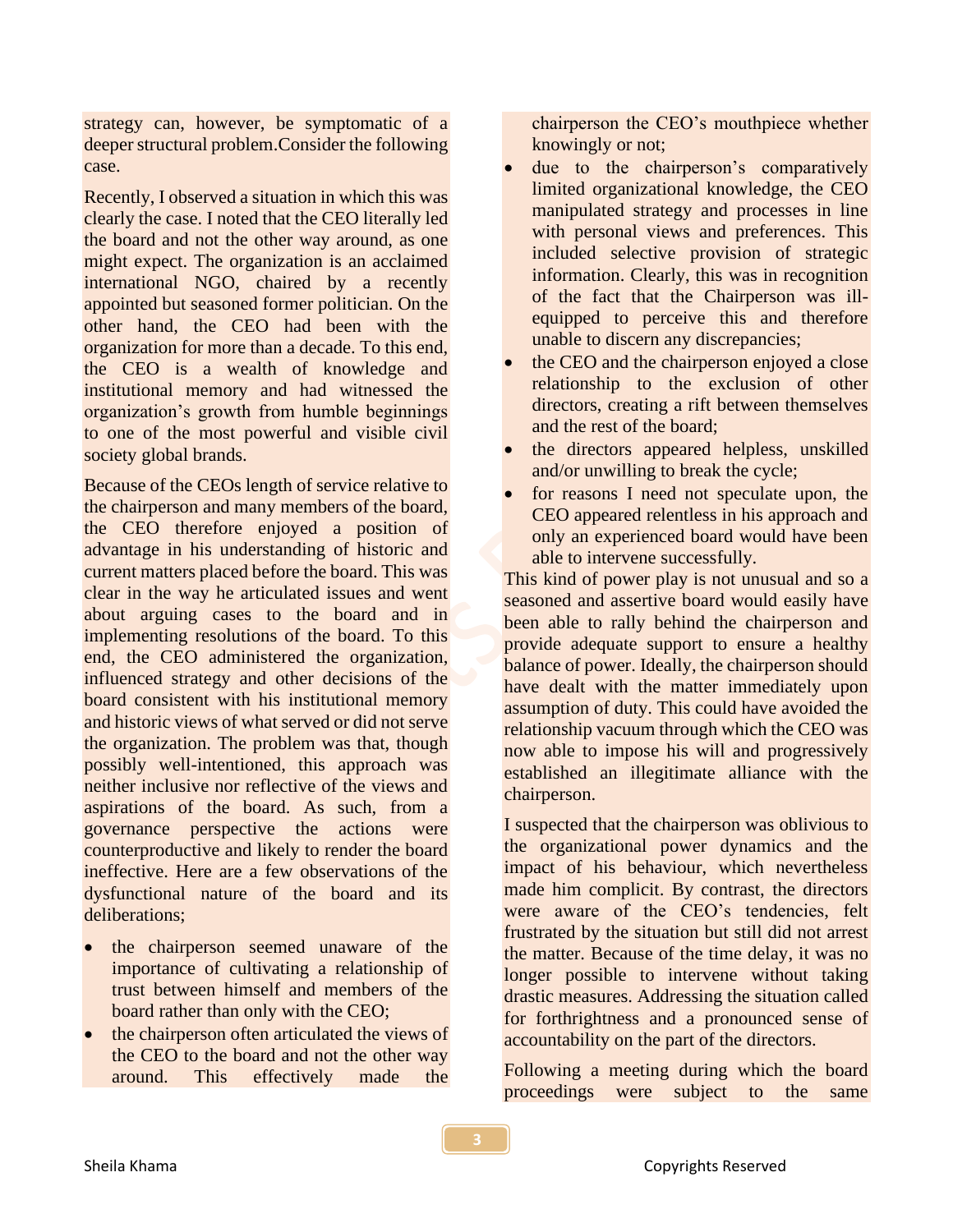counterproductive dynamics, one of the directors approached me and expressed discontent with the situation. I acknowledged that the relationship between the CEO and board appeared abnormal and was potentially unhealthy. In our conversation, the director proceeded to ask me what I thought could be done. After a brief consideration, I gave her two options. Firstly, I suggested that she and other directors may want to approach the matter directly; and meet the chairperson to share their concerns However, I also confessed that I believed that this would be a more difficult approach because it required the chairperson's acceptance of the board's analysis and conclusions (including those regarding the part he might have played in the matter). I expressed the view that this was unlikely and the risk of a fallout was a likely outcome because being direct requires goodwill between those involved and, in this instance, I did not think this was the case.

So, I offered an alternative approach that was intended to be subtle but more likely to achieve the same goal of wresting the chairperson away from the domineering personality of the CEO. To this end, I suggested that the directors consider

scheduling informal but regular meetings between themselves and the chairperson. Because the CEO was not a board member, I thought excluding him would not raise eyebrows. By interacting without a formal agenda and without the conversation being filtered through the eyes and ears of the CEO, this would enable the directors and the chairperson to bond and progressively shift the corner poles. Based on a growing level of trust and the changing balance of power, room would gradually be created to enable the board to lead and address substantive issues. It would also send a clear signal to the CEO on the desired hierarchical structure. Importantly, the risk of fracturing relationships further would be lessened.

Of course, when dealing with human behaviour there are no guarantees. But the responsibility of any board that seeks to be effective is to ensure that the business environment of the organization is healthy. Such conditions require a recognition of the fact that, unless addressed, an unhealthy environment detracts from the work of the board because doing nothing means that the chairperson and directors became complicit.

#### **7.2. Chief Executive Officer (CEO)**

The role of the CEO is to ensure day-to-day implementation of corporate strategy to meet performance targets agreed with the board. But the role of the CEO to deliver long term value can often conflict with pressure to deliver short-term gains because he or she serves at the will of the shareholder representatives who appoint him or her. Nevertheless, as with the chairperson, he or she personifies corporate values in and outside the company. In the context of the minerals, oil and gas sectors, public trust or lack of trust in the company can often be traced to the conduct and personal brand of a CEO. Hence the importance of striking the right balance between shareholders and other interests groups. Specifically, as a director who has day-to day access, the CEO can enhance or undermine board effectiveness in many practical ways. Firstly, the CEO controls and sanctions information flow between the executive team and the board. In the event of a CEO who puts his or her personal ambitions and desire for power above the interest of the company, information can be used to serve the CEO while undermining the board. Quite apart from selectively sharing information and adopting biased disclosure of information, by simply setting out an agenda for the board to highlight issues in line with personal goals, a CEO can significantly circumvent the board's leadership position and diminish its effectiveness. In cases of SOEs in minerals, oil and gas companies, a CEO who displays such behaviour can compromise national interests significantly. Imagine an audit committee that does not have all the information it needs?

On the other hand, this behaviour on the part of CEOs is one of the explanations for what might appear to the public to be overnight collapse of some multinational companies, despite the oversight and presence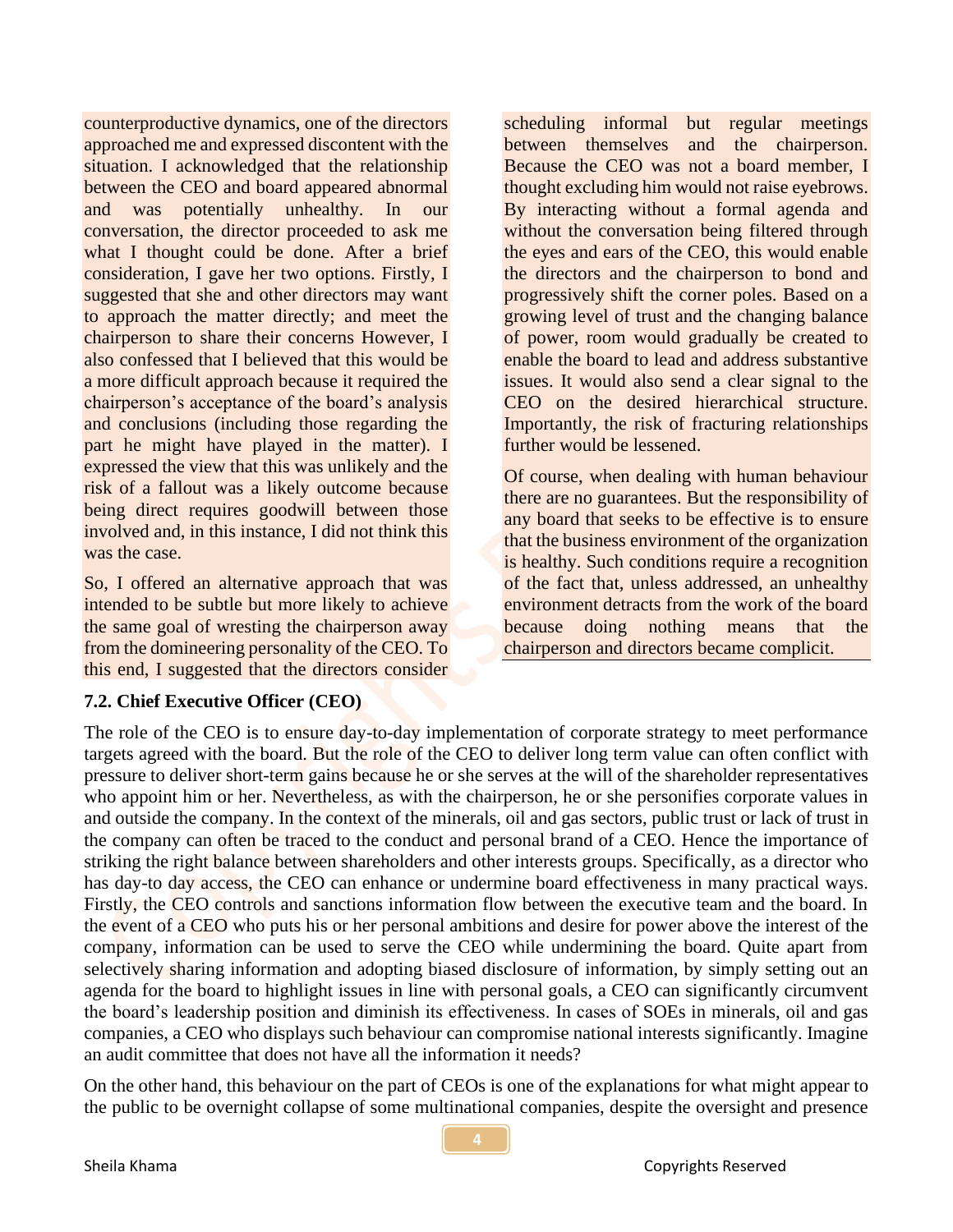of competent groups of individuals on corporate boards and its committees. One explanation for such corporate demise is the fact that often the board is blind to the detrimental actions of overly ambitious CEOs until it is too late to intervene and for a board to effect change. So, it is imperative that the CEO is aligned to corporate objectives and not driven by personal interests (see Case 5 above). In the event of the latter, the board must assert its authority.

I have referred to the importance of timely and comprehensive information for the board. Some CEOs confuse this to mean lots and lots of information. Too much detail is very unhelpful because not only is a waste of valuable time, but it also burdens directors with having to find their way through unnecessary detail just so they can get to relevant information. What directors need upfront and with each paper presented is a statement indicating the purpose of the report. Important questions to answer upfront are, what is being requested of the board? To to consider, decide, grant approval, note the information only or is there some other purpose? This is ideally presented in the form of an abstract *cum* executive summary. It is also useful for the documents to be separated between essential reading material and mere background information. Either way, the more succinct, the better. It is also worth remembering to avoid jargon and limit the use of complex terminology to essential technical words. There is a difference between lecturing and informing and it is always best not lecture. But a director's knowledge of these issues, his/her rights and obligations in relation to the CEO improves oversight.

Finally, a good CEO knows that he or she was hired because the board believes he or she is capable and to avoid spending time showing off his or her skills. Here is a brief anecdote. Some time ago I served on a board of a company whose CEO had a legal background. Every time the board asked for a legal perspective, we would get a longwinded response, which was really the CEO proving knowledge of the law. We were weary of it but thought he would sense our discomfort. With time, it became clear he did not. After one such meeting, I pulled him aside and, not in so many words, said, "I know you mean well but your response today suggested you are missing an important point. The point is that the board hired you because we know you are competent, otherwise you would not be here. So, you need not feel under pressure to prove your knowledge. In future, it would be helpful if you could just get straight to point and focus on a solution and not the background to the solution. Unless proven otherwise, assume that the board takes your competency on face value."

*Diagram 7: What Does Not Work in the Boardroom*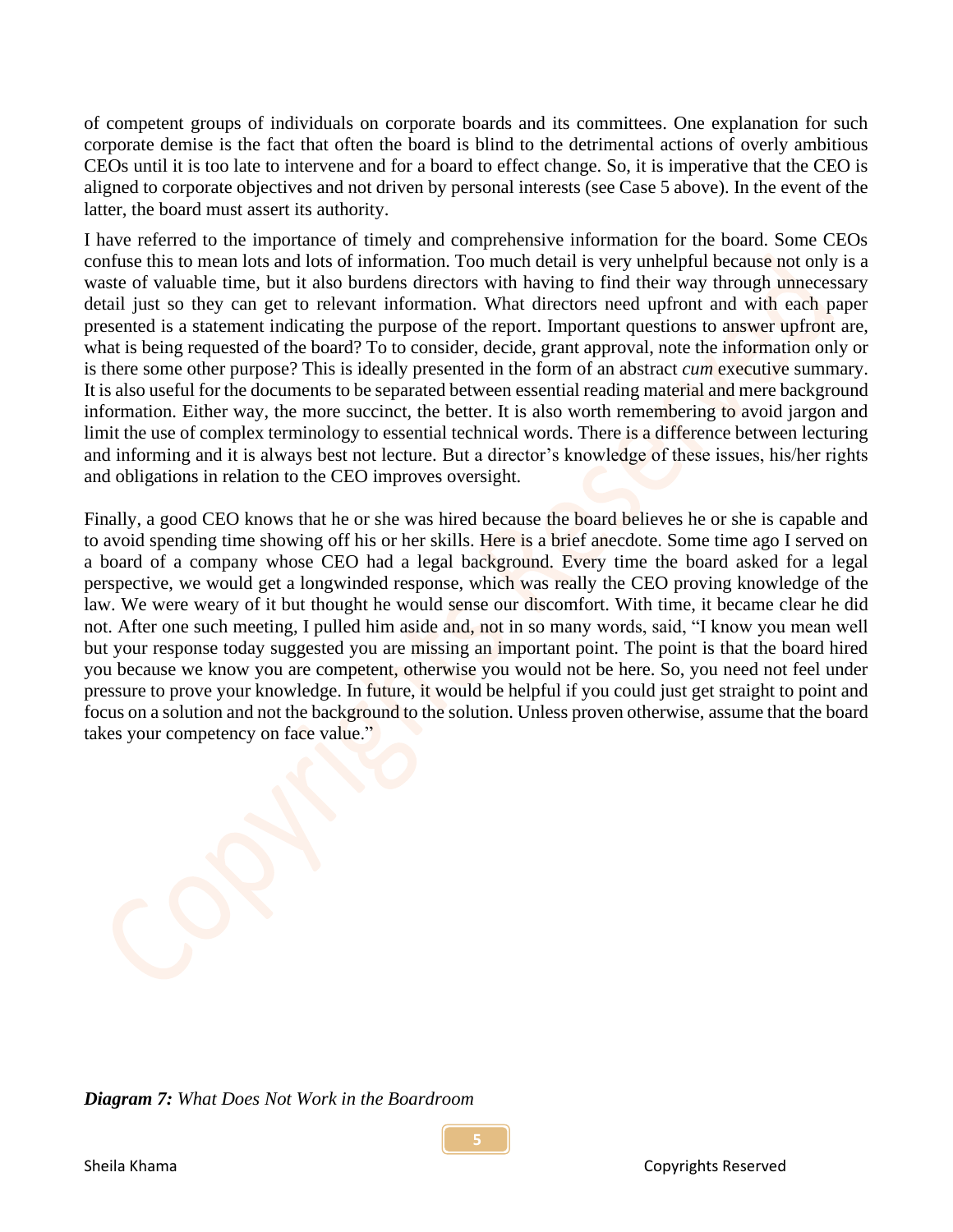

#### **7.3. The Compliance Officer**

The role of compliance officer has evolved over the years from one who simply records deliberations and keeps records to one who oversees corporate compliance with a myriad of legal requirements. In my eight years as compliance officer for 20 subsidiaries of Anglo American Corporation in Botswana in the 1990s, I witnessed this evolution first-hand. By the time I served as a director during the millennium, the world of compliance had become even more complex. I know from both experiences that a compliance officer can contribute meaningfully towards board effectiveness or lack thereof. An interesting feature of this role is that it can be and sometimes is performed by another body corporate or an individual outside the company. It was common then but it has all but been done away with. Nevertheless, the arrangement is symbolic in two respects. It attests to the inherently multi-dimensional nature of the function and the unique relationship between the compliance officer and the CEO. Firstly, the primary responsibility of the compliance officer is to serve the chairperson (and the board), who is sometimes not part of the day-today running of the business. On the other hand, the office bearer also guides the CEO, chairperson and directors on compliance matters by providing information timeously and ensuring compliance with the relevant laws governing the conduct of the corporate entity and its directors. This gives rise to multiple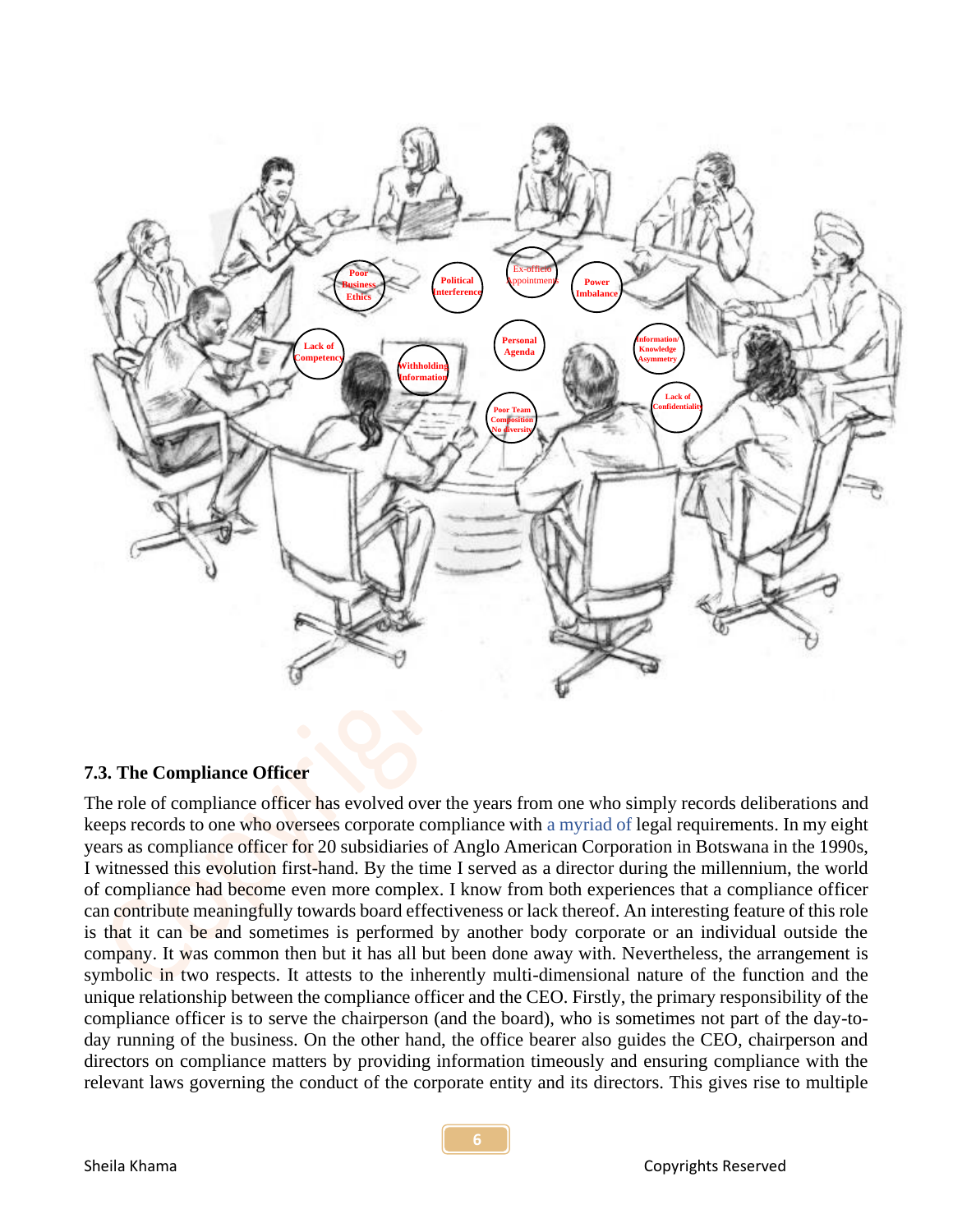and overlapping reporting lines. As such, some challenges relating to the role must also be seen in the context of the structures.

To start with, in cases where the compliance officer is an employee appointed by the CEO, he or she not only performs the role of guiding the board, he or she also works within the hierarchy of the company, often reporting to the CEO daily and to the Chairperson on an ad-hoc basis. In these circumstances, the potential for conflict arising from the officer's support to the two, is greater. The challenge arises from the fact that the compliance officer is under the daily direction of the CEO, at whose wishes he or she serves, while providing services directly to and in line with the needs of the chairperson. The chairperson may have a different view of day-to-day corporate priorities from those of the CEO. Acceptance of the governance chain of command is what should guide the compliance officer and should raise no concerns from the CEO. But if they do, it is indicative of lack of knowledge or bad intentions.

Either way, the compliance officer's reliable recording of the board proceedings, and provision of counsel to the chairperson and directors is not only vital for corporate compliance but, in case of a rogue CEO, it can ensure the necessary balance of power in the boardroom. To be effective in doing this, the compliance officer must be competent in hi or /her role, have the confidence of the chairperson and personal courage of convictions to disclose any misconduct on the part of the CEO in so far as it undermines the chairperson and the board (see Case 6 below).

As custodian of corporate records and a source of guidance on board procedures, the compliance officer is also an important gatekeeper and source of corporate memory. Manipulation of agenda, misstating of records of proceedings and deliberate altering of other corporate records are common channels used by roguish executives to circumvent corporate governance whether in the public or private sector. To succeed in doing this, the executives require that the compliance officers be complicit. For instance, the simple act of a writing style and a turn of phrase adopted by an officer to record board decisions can misconstrue facts and change the course of corporate history. By contrast, an officer who acts as the corporate memory and alerts the chairperson of actions that are pending, improves governance by ensuring that decisions of the board are implemented consistently and in line with the wishes of the board. Sadly, experience teaches us that neither one of these can be taken for granted.

## *Case 6: Corporate Power Politics and How Executives Can Undermine a Board*

One of the risks that face boards is that, if confronted with an ambitious and self-serving executive management team, lack of access to day-to-day transactions and information becomes a major disadvantage. If the executives collude in manipulating the chairperson and the board, the challenge can be magnified. This is particularly true for non-executive directors but applies across the board. Directors need to have ways of recognizing such behaviour and tackling the problem before it becomes pervasive. One

way of doing this is to demand accurate recording and provision of updates with respect to implementation of decisions of the board from the executive management. In my experience, assuming that executives will abide the wishes of the board is a reasonable expectations in most cases, but sadly there are also exceptions. On the other hand, wisdom teaches us to plan for what might go wrong or risk being caught off guard. Interestingly when executives have a different agenda their actions neither have to be explicit nor significant to erode the effectiveness of the board over time. Done progressively and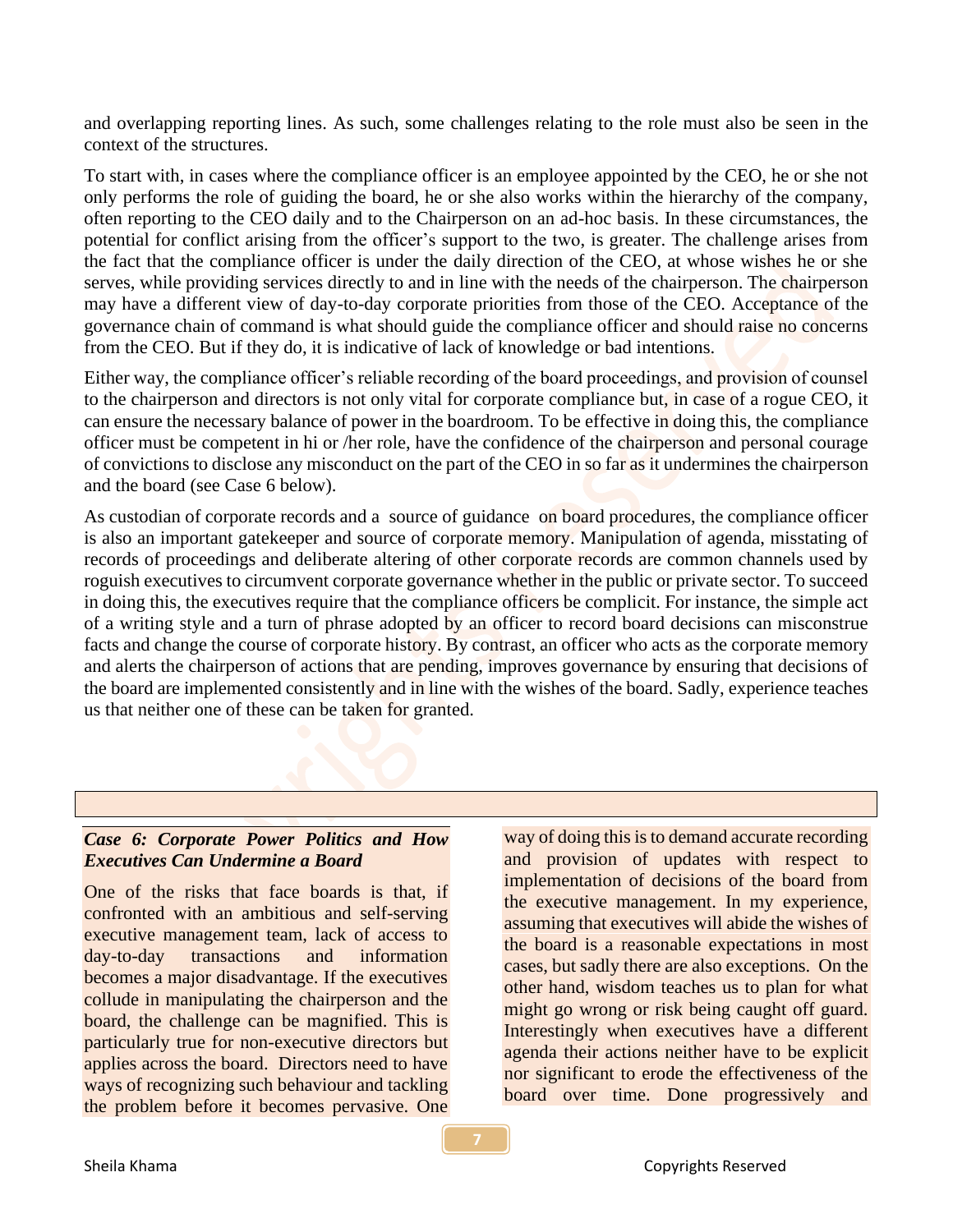however insignificant, the impact is the same. The board becomes a lame duck.

In an organization I once worked for, I observed the negative effects of the inability of the board to monitor the executive team, specifically as related to implementation of board decisions. In one specific case, for reasons I did not quite understand, several executive vice presidents of this organization, including the corporate secretary, were reluctant to implement the vision and resolution of the leadership.

The first time I witnessed this was when the VPs appeared to want to set aside a decision that had been taken through a committee of the board chaired by the COO on behalf of the executive chairperson. At the direction of the latter, a decision was taken to set up a unit and it immediately became apparent to me that the executive team was divided in its opinion of what the unit's appropriate governance structure should be. My role was to set up the unit and theirs was to provide long-term strategic guidance.

Some members of the team argued for complete autonomy and called for "no business as usual". Another group argued for integration into an existing corporate structure. It appeared to me that the first team (like the executive chair) perceived the experiment to potentially add value through a departure from the norm. The opposing camp felt that the proposed structure was unnecessarily disruptive to an existing and wellfunctioning operating structure. Either way, the divisions were clear and following a meeting that opted for the former approach, the executive VP responsible for the project informed me not to take the committee's decision at face value because it was (according to him) common for VPs to make these utterances while not expected executives to follow suit. I was stunned but the VP was the project sponsor who had more than 20 years in comparison to my two months with the organization. So, I proceeded according to his advice.

A few months later, during a progress report meeting, on noticing the deviation from the previous decision, the COO again dug his heels in and insisted on an autonomous structure. The minutes were recorded, I reviewed them and they were in line with the outcome of the deliberations. Under any circumstances, one might have assumed the matter was settled (I certainly did). However, in protest, the project sponsor sought a meeting with the executive chairperson and me to presumably prove that the COO's interpretation of the executive chairperson was flawed. During the meeting, the executive chairperson articulated his vision clearly and took the VP to task for insisting on revisiting old ground. I summarized the outcomes of the meeting and sent a draft to a member of the office of the executive chairperson who had been in attendance to review. The officer corroborated the record. By then it was clear to me that this was essential.

However, before I could circulate the file note, an email report of the meeting was sent from the VP responsible for the project to the COO and copied to me and two other VPs responsible for legal and board matters. The contents were a fundamental misstatement of facts, alleging precisely the opposite of what the executive chairperson had articulated. It was blatantly clear to me that the VP meant to undermine the executive chairperson.

Because wisdom teaches us not to take sides in case of conflict between our principals, in contemplating my response, I was naturally challenged to find the right balance. It was also obvious to me that by misstating the truth about the meeting and not copying the office of the executive chairperson, the VP had taken two important tactical steps to shape outcomes. If his interpretation of the executive chairperson's views were left unchallenged, his version of the truth would supersede the committee's decisions and pave the way for his preferred course of action. By copying me as participant in the discussions, he clearly expected me to turn a blind eye to the misstatements and not to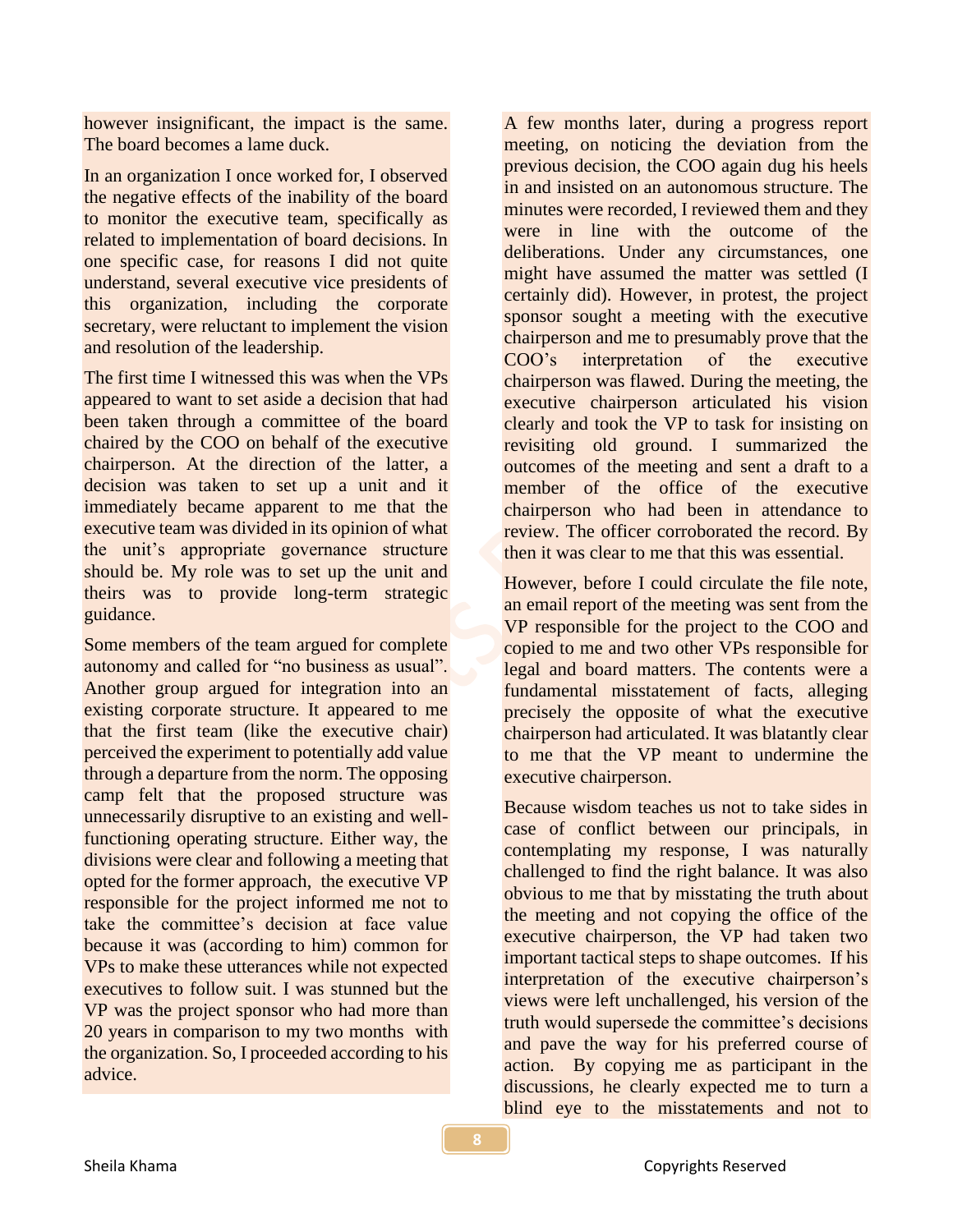challenge him. Either way, he tested my resolve and must have known that my actions would forever define the fabric of our working relationship. For my part, it was clear that I was damned if I set the record straight and damned if I played along with him. The only question was what I was, willing to take responsibility for?

Having spent years in the boardroom and building my character based on a well-defined set of values, however, there was only one course of action and that was to state the truth firmly, accurately but respectfully and live with the consequences. The alternative (which was unacceptable to me) was to buckle and be swept along with the misstatements and forever be beholden to the VP's self-serving ways. So, I politely acknowledged receipt of the email, confirmed the accuracy of some aspects of it but also indicated that there were material omissions in his email. I proceeded to highlight the omissions and misstatements without explicitly referring to them as such. I attached the full version of the record that had been corroborated by the team in the executive chairperson's office. Unlike the VP, I copied the executive chairperson. I waited for the VP to correct me, but there was no comeback and I took this to mean I was right and his email was a conscious effort to alter the record. I knew too that the battle lines between us were drawn and that I had not seen the last of his efforts.

In the interim, I presented the matter to the board over which the Executive Chairperson presided for final approval and his vision was endorsed. Again, under normal circumstances, one would have assumed that the matter was settled. However, three issues made this unlikely. First, the executive chairperson's tenure was due to end soon. Second, the VP had the support of both his corporate and legal colleagues. Third, in contrast to the three VPs a minimum of twenty years each with the organization I was a corporate novice with no historical alliances to speak of.

One small matter that stood in favour of the executive chairperson was that I was not on a

career path and could afford to cross the VP's path and not be intimidated. Nevertheless, the three factors played in favour of the project sponsor and he deployed them to great effect. To start with, the secretary's team simply stalled the implementation of the board's decision by not undertaking a minor but essential task, without which the decision of the board could not be deemed constitutional. On the other hand, the project VP folded his hands and knew that, with the executive chairperson and COO's tenures coming to end, time was on his side. It was a spectacular case of an executive team undermining the effectiveness of the board without ever lifting their hands or compromising themselves in a way that could be verified.

In the end, the only thing one could fault them for with tangible proof was lack of action during what turned out to be eight months. But this was not to be because, as soon as the executive chairperson's successor arrived, he terminated the contracts of the three VPs for completely unrelated reasons (I assume). Only then was the necessary clerical work carried out to pave the way for implementation of the decision of the board.

However, the damage was done to the vision, momentum and morale of the team and mine. But from this I derived very powerful lessons on leadership, personal character, business ethics and was reminded of the potentially detrimental nature of boardroom power play.

Let us start with what I stood to gain (or lose) in digging my heels in while clearly fighting a losing battle. Quite simply, I was guided by personal values, regard for my professional and personal brand, and respect for the trust that the executive chairperson had placed in me. It was inconceivable that I could knowingly misstate the truth in exchange for personal favours. I also knew from experience that, while at face value it might seem that I would have been better off following the VP, in time the VP would have had no respect for me and the investment in that relationship would be worth very little unless I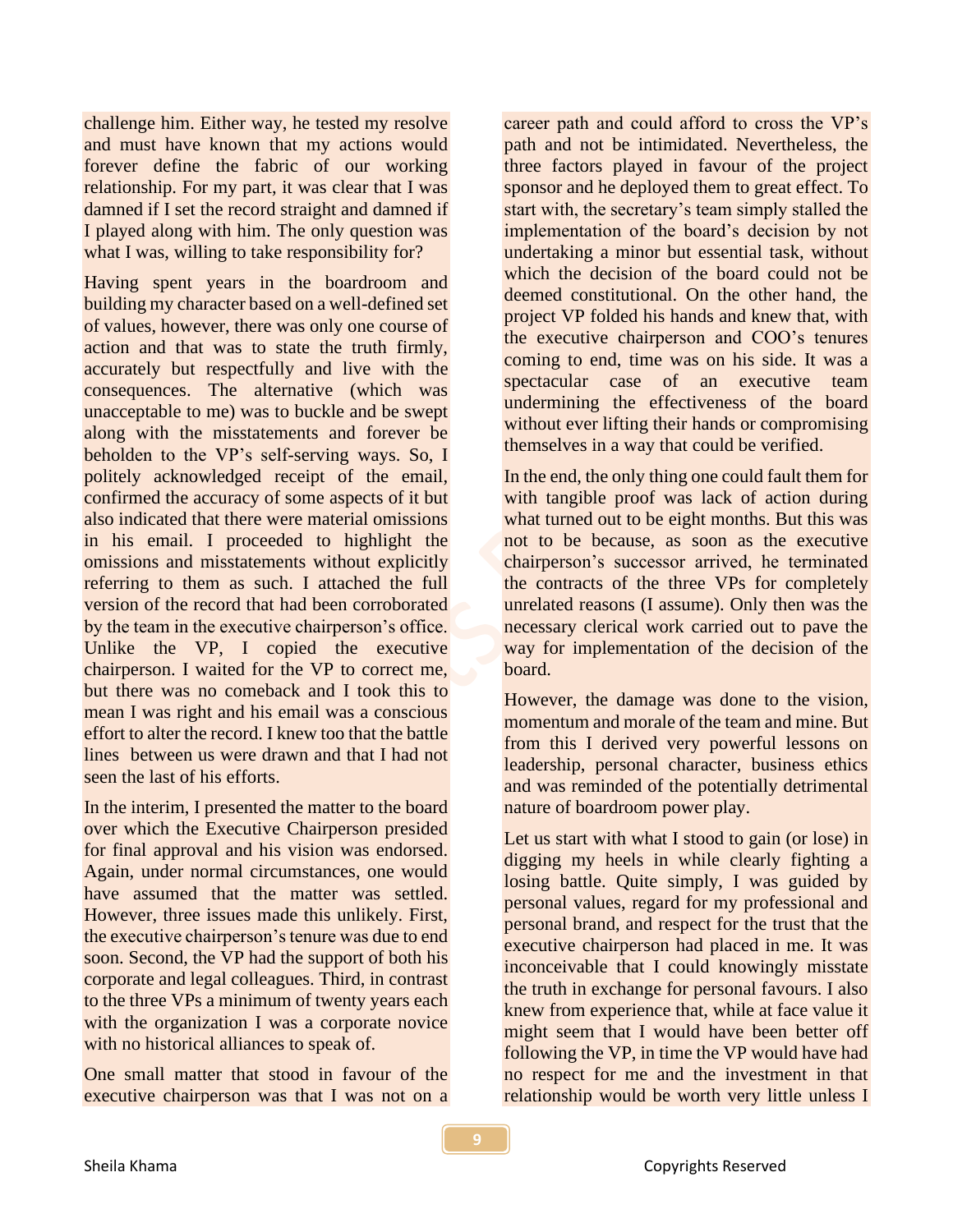committed to continuously feed the relationship with personal sacrifices. This was not possible because, as a rule, I have always believed that it is preferable to be respected rather than to be favoured or liked.

I was also fortunate to be at a stage in my career where I was spoiled for options and elected my professional assignments based on a clear sense of purpose and not pursuit of career progression. Another important factor was that in all our lives we have "sponsors" who guide us through happy and difficult times. As such, they become a constant moral compass. I invest hugely in such relationships because in my experience relationships based on trust and respect are worth more than a short-term career benefit. Such relationships also tend to be few and far between. In the case of this organization, I knew my conduct would also have direct bearing on the credibility and image of my sponsors and it was important to me to protect their reputation and my relationships with them.

But, from a governance perspective, an important lesson is that sometimes the enemy comes from within. So, by being diligent and simply following through on its decisions and demanding update reports from executive management, the board's actions could have been the difference between effectiveness or lack thereof. Otherwise, an executive chairperson faced with a team that places personal interests above corporate goals is doomed.

Unless there are relationships across the organization that can be leveraged to provide the necessary checks and balances, and time is available to root out entrenched personal interests, organizational leaders are vulnerable to their own teams. On the other hand, this experience suggested that compliance and legal teams should not be selected for their skills alone but must be screened for their business ethics too. In organizations that are burdened with politics, the latter probably should be weighted more and here SOEs are a classic case. Without these considerations, boards can be paralyzed, as we see from this case. On the other hand, organizational structures alone are not enough to ensure board effectiveness; personal relationships and ethics are equally important. This experience heightened my awareness of this.

The ideal relationship structure between the three office bearers is depicted in Diagram 8 and supported by sound corporate and personal values it strengthens corporate governance.

*Diagram 8: Structural Relationship: Chairperson, CEO and Compliance Officers*

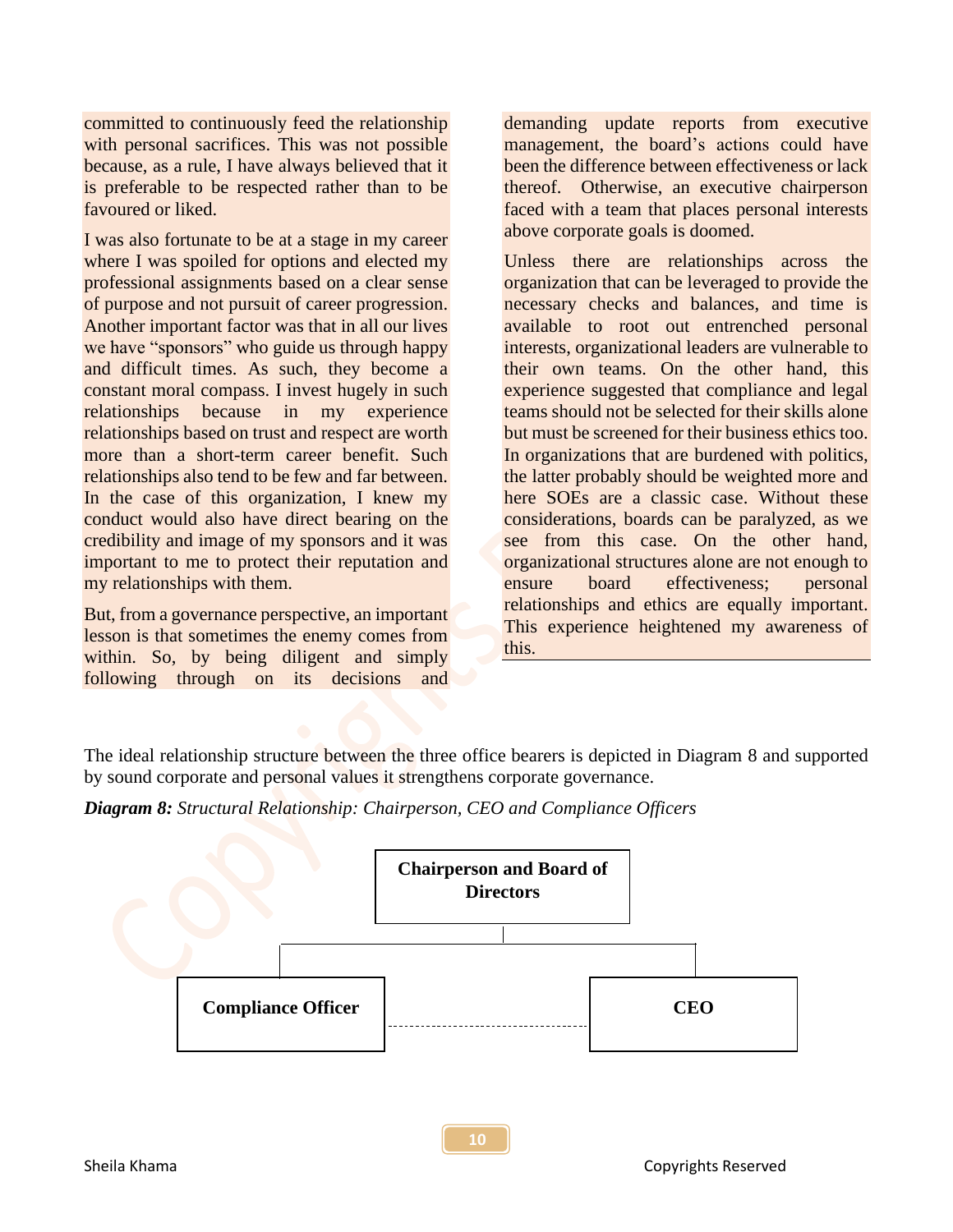From a statutory compliance perspective, the compliance officer is an important bridge between the company and regulatory agencies. As such he or she is a useful lens through which the regulators see the work of a company. A progressive compliance officer and related professional associations can provide feedback to agents of the State on loopholes in national laws, leading to their strengthening for the benefit of all. As part of team effectiveness, the compliance officer can support the chairperson with tools to induct new directors into the culture, legal requirements and procedures of the board. These are some of the important links in the corporate governance chain without which a board of directors can be ineffective. Admittedly, there are other executives who are critical to company performance but, in the context of board effectiveness, none are more critical than these three.

In conclusion, it is worth reminding the reader that, in an environment of partnerships and SOEs which is already politically partisan and subject to commercially conflicting interests, the independence and impartiality of the board and all other officers can be the difference between an effective and an ineffective board. Actions as simple as sharing confidential information with members of favoured political parties can cause untold damage to the company. Equally, withholding information from representatives of one shareholder to bolster the position of another on the board can be detrimental. Doing this on an ongoing basis reverses the balance of power between the executive and weakens non-executive directors relative to the executive team that it is supposed to lead. Hence the importance of a unified front between the directors, clear and transparent guidelines for the selection of all office bearers with the potential to impact board effectiveness.

## **7.4 Public Officials and Corporate Governance**

The role of government officials as relates to the subject of this book deserves special attention. As representatives on the boards of minerals, oil and gas companies in which the State has equity, the officials not only have the conventional responsibilities of directors of corporate boards, but they also have those that arise out of holding public office. Though conventional wisdom suggests that public officials, like all other directors, will act in the interests of the body corporate, in the case of public officials it is more likely that they act as *"a special interest group".* Special interest groups by nature represent a clearly defined constituency with specific interests. Seen in this context, the position of public officials on the board is more aligned to reality and would enable them to act responsibly but without restraint. To appreciate the significance of this it is good to revisit the definition of "fiduciary".

Dictionary.com defines it as "a person to whom property or power is entrusted for the benefit of another".<sup>1</sup> Further, that there are at least four factors that identify or qualify a relationship as a fiduciary one namely:

- the beneficiary has *delegated authority* to the fiduciary to act on its behalf;
- the fiduciary has *discretionary powers* over the beneficiary's assets or interests;
- the fiduciary is in a *position superior* to that of the beneficiary due to *specialized access*, *knowledge* or *ability*;
- the *beneficiary trusts* that the fiduciary with act in the *beneficiary's best interest*.

Out of this emerges a very onerous task. These four factors illustrate this clearly and highlight the unique position of privilege that public officials enjoy. Public officials have significant authority, the powers of discretion, a superior position relative to investors and the publics, higher degrees of knowledge and capability too. Such position of privilege comes with a level of public trust, confidence and expectations for the officials to abide by high moral ethics. Viewed from the perspective of minerals, oil and gas

<sup>1</sup> www.dictionary. com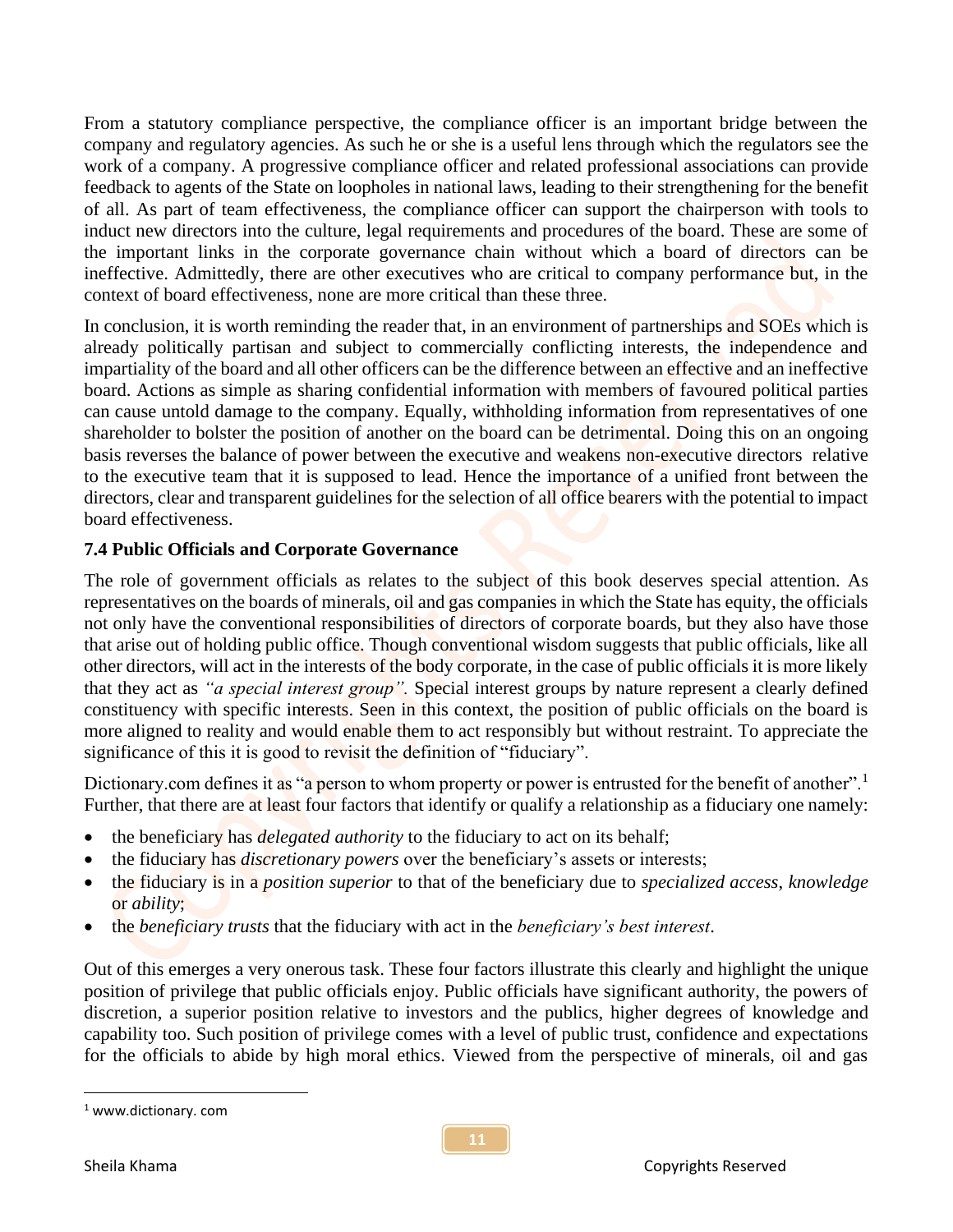corporate environments, this implies a lot. For one, it means that the officials must not take their knowledge for granted. Instead, public officials need to consciously equip themselves in order to competently discharge their duties. It also means that, contrary to the norm, as directors they cannot only act in the interest of equity shareholders and therefore need to look beyond that when making decisions on the board.

Specifically, public officials regulate the sector and account to the publics to ensure that the private sector compliances with legal framework as an integral part of their public duty. At the same time, they regulate to attract investors and have an implied commitment (in law and policy) to protect investors through fairness. As directors, public officials represent public interest as agents of the shareholder on boards of partnerships with private investors or those of SOEs. These three roles introduce some degree of conflict that requires clear separation of duties.

Quite apart from avoidance of conflicting interests, given the rising importance of ESG ratings, officials require a heightened awareness of their unique position which calls for the highest ethical and professional standards as well as exercise of duty of care. Regulators cannot afford to take corporate reports on health, safety and taxation at face value. It is essential to supplement the information with physical inspections. For instance, site visits to operations to inspect equipment supplied by manufacturers helps validate compliance with safety standards and environmental management plans. On financial matters, rigorous tax audits ensure that complex accounting techniques do not mask the true magnitude of revenue generated in order to deprive the State of public revenue while seeking to optimize investor returns. Though the expectations of governments and those of corporates to optimize value is legitimate, the reprocesses by which they respectively achieve this can sometimes be irreconcilable.

An important part of the jigsaw puzzle is the natural resources deposit. Resources management requires skilled geological resource planners and managers to assess operations and ensure that companies extract minerals, oil and gas resources in line with conditions of licencing regimes. In all these cases, lack of inhouse skills does not have to hamper the work of the regulator. Such services are readily available in the market and the State can outsource the work that need only be carried out periodically. But whatever the means, it is vital to beef up the regulatory and investment arms of the State to protect public interest.

Public officials account to a long list of stakeholders, including equity shareholders. But, being part of bureaucratic hierarchy compels them to pander to the interests of line supervisors. This is unlikely to help officials navigate the day-to-day hierarchical structure in a way that frees them from the constraints of managing the challenges of the political economy and expectations of political leaders while abiding by fiduciary principles. Ideally, to be effective, public officials who serve on a board should break rank with day-to-day public service. Externally and as shown under Case 7 below, state representatives must be assertive. Failure to embrace these principles undermines effectiveness and contradicts the concept of public service.

# **7.5 Contribution of An Independent Director in Avoiding Conflict.**

Given the relationship between civil servants and politicians and bi-partisan nature of decisions relating to SOEs and partnerships, the boards of these companies must find alternative to reduce adverse effects of political interference. One of these is through the appointment of independent directors to the board. Let's define what "independent" means for our purposes. Typically, an independent director is neither an employee of the company or shareholder, a shareholder (or a member of the family in case of private companies). Instead, according to TaxGuru webpage, '*An Independent Director is a Non-Executive Director who does not have a material or pecuniary relationship with company, except sitting fees, but is*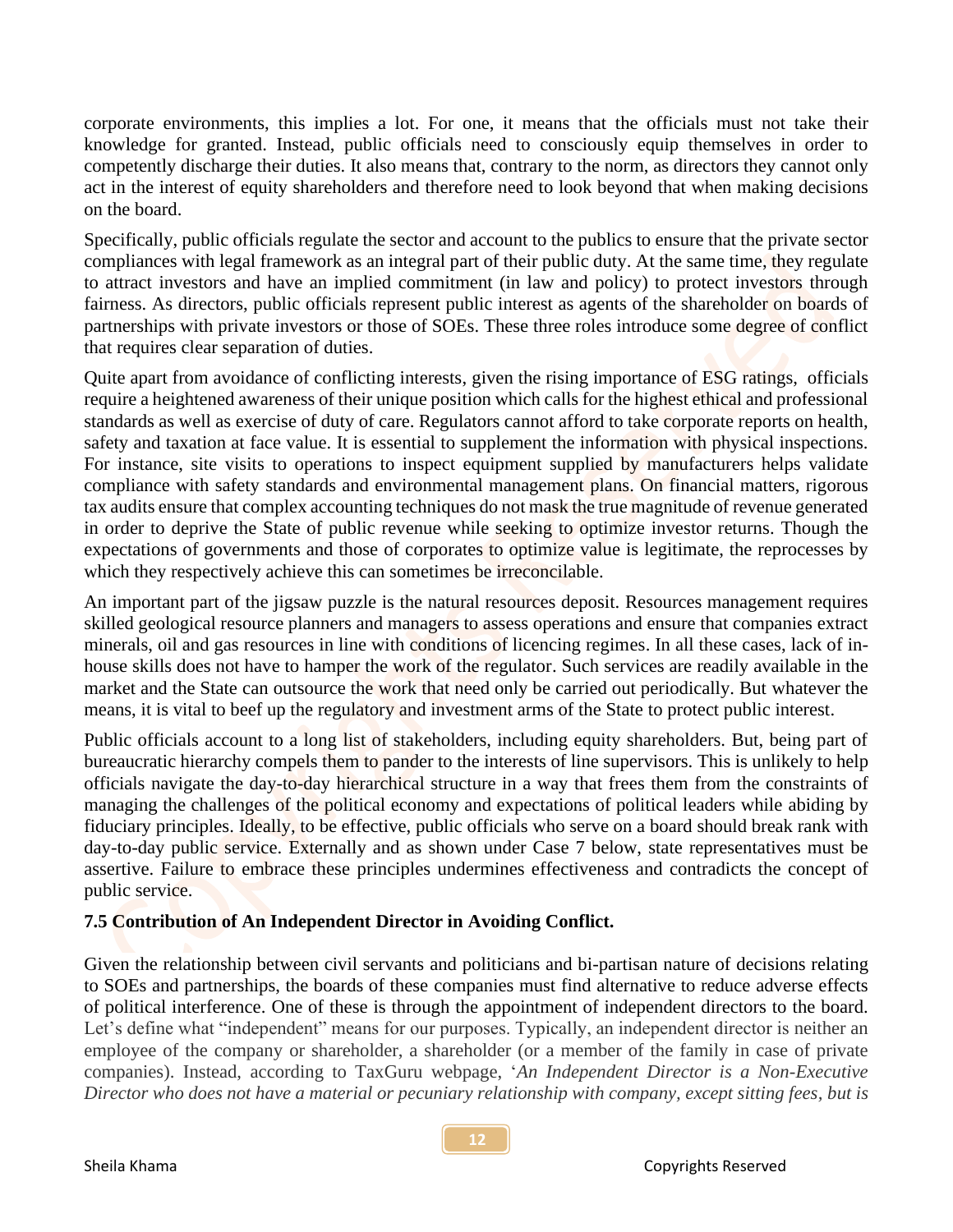*one who is enriched with appropriate balance of skill, experience, independence and knowledge of the corporate and assigned with the task to monitor and guide the Board in risk management, thereby improving corporate credibility and accountability<sup>2</sup>* The concept of an independence implies free from contractual , material and ideological constraints emanating from pre-existing relations with either the company or the shareholder.

This means that the independent director acts based on what is in the interest of the company and its shareholders which in case of SOEs are the citizens and not any a political party or politician. In addition to resolution of conflicts of interest, an independent directors can bring fresh ideas, needed skills and experience and be a watchdog on board committees. The latter role is particularly important in relation to audit, risk, nomination and remuneration committees that are vulnerable to the biases of the company executives and shareholders. The rationale is that the executive team and those with a vested interest in the corporate culture and system of governance are not likely to also be able to objectively provide oversight because they have a vested interest.

The above notwithstanding, appointment of an independent directors has its own limitations. One of the challenges of independent directors is lack of day-to-day involvement in the running of the company. This limits access to information of the internal environment, company operations and other matters that affect strategy and risk. Hence an independent director is beholden to the very executives that the director is expected to oversee for information necessary to exercise independent judgment. The other is that the director's independent often come sat a hefty price because of their perceived value and demand for their expertise. In SOEs that often do not operate on market principles governments may find it difficult to justify fees to constituents. This is notwithstanding, in case of a desire to strengthen the voice of civil servants on boards of SOEs and partnerships by moderating impacts of political interference through the civil service chain of command, appointment of independent directors is one option.

## *Case 7 :Knowing and Asserting the Individual Director's Rights is a Must:*

As stated in the preceding chapters, one of the most important rights that the board and individual directors have is access information. This includes, but is not limited to, being supported to understand corporate technical, legal and financial reports and to use company resources to research and collate sufficient information to make credible decisions. Put another way, it is the responsibility of a director to actively seek information. It is the responsibility of the executive management auditors (and corporate secretary) to provide comprehensive information to the board routinely or as and when required. The two are the nexus of informed decision-making processes by the board.

Obvious as this might seem, I have found some of SOEs and representatives of governments on partnerships with private investors who either do not know this or are not sufficiently assertive to demand and exercise their right. They inadvertently allow themselves to be bullied by executive management. Consider the following encounter between me and a CFO of a subsidiary on which I was non-executive director a few years ago.

 $^2$  Gupta, B Understanding responsibilities and importance of independent director in a company, Company Law - Articles 04 Mar 2020 -Retrieved fro[m https://taxguru.in/company-law](https://taxguru.in/company-law) 2020.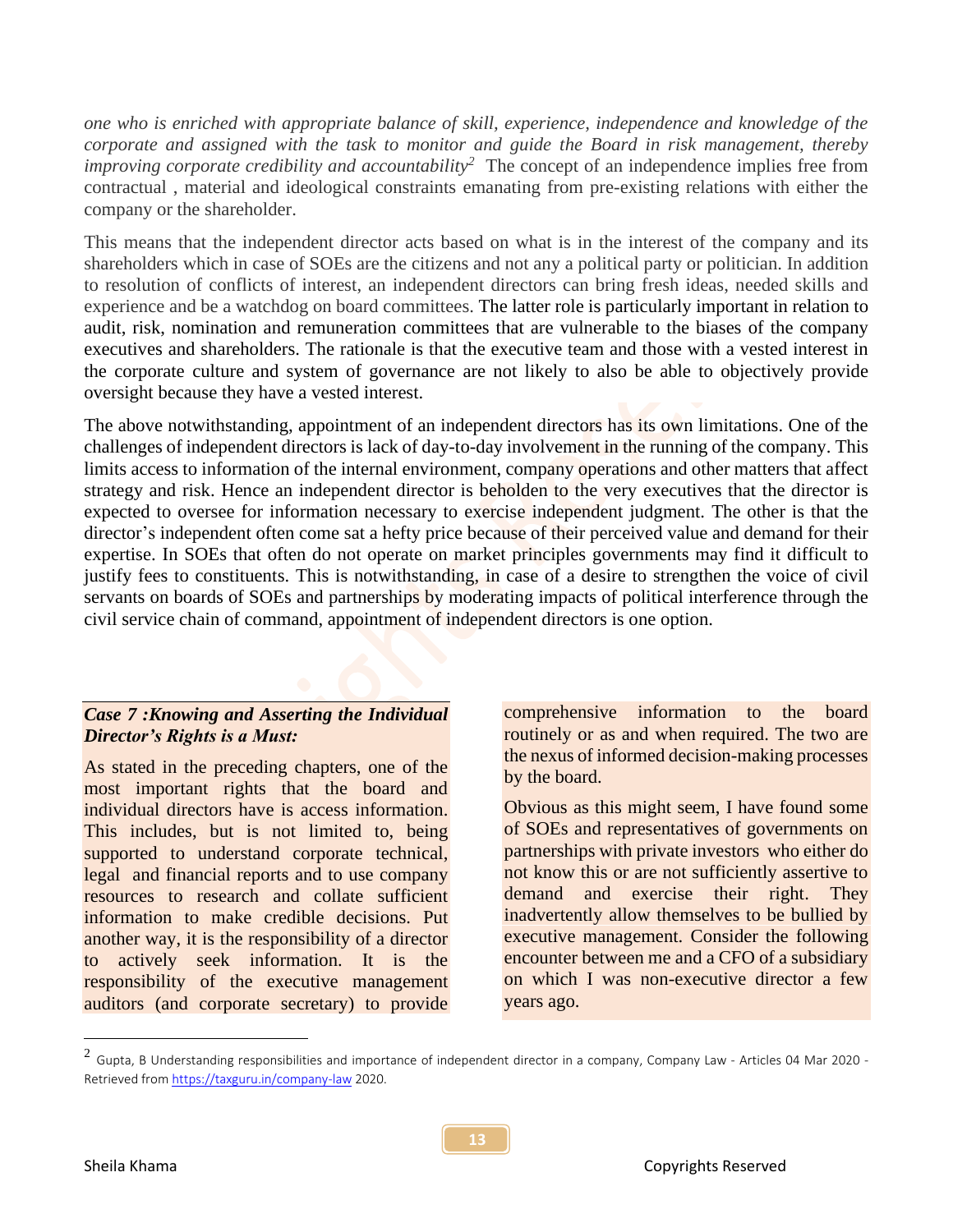Following receipt of documents for a board meeting, I noted that annexures referred to as additional pieces of information were not included. I naturally called the CFO to ask that these be delivered to me and in response he politely said he would consult the CEO to see if these could be released. Two things quickly became obvious. The first was the CFO did not understand the functioning governance structure of the company. The second was that he needed to be educated by the CEO on the role of the executive in relation to the work of the board. Therefore, in response, I was firm and uncompromising. I let the CFO know that I was not seeking permission from either him or the CEO but that I was demanding information to which I was entitled. I, however, welcomed any conversation between him and the CEO if he needed to enlighten himself. I reminded him that, while he reported to the CEO, the directors did not and that the reverse was true. I requested him to convey my sentiments to the CEO, which he must have done because not only did I receive the relevant information but a polite call from the CEO putting the matter to rest.

Let us consider a different scenario. As an advisor to several African governments a few years ago, I often met and discussed capacity building needs of a SOE in one of the client countries. The country has significant mineral wealth and the State created an investment holding company to hold shares in partnership with mining companies. During a meeting with the holding company's executive chairperson, we discussed aspects of the partnership arrangements. This included the shareholder agreements that granted the state the right to nominate representatives to the boards of the companies. To this end, the executive chairperson of the state holding company lamented the fact that their private sector partners, who were also the project managers, did not share information on the operations of the subsidiaries fully and timeously. The head of the State holding company also implied that there was little he could do about the matter. It is worth noting that the problem related to more than a dozen companies that essentially were the national breadbasket. The revelation was therefore staggering in its implications and the potential harm that this could cause to the State's interests unimaginable.

So, what is the solution under these circumstances? There are several ways to help State representatives who find themselves in this dilemma. The first is to guide them through corporate law and the company's constitution, which typically spell out the roles, rights and obligations of each shareholder and representatives (being the directors). Another is to orientate the directors on the contents of the partnership agreements that typically establish the company and details its governance structure and decision-making mechanisms.

Because I knew the latter would address the subject of discussion more directly, I requested to see a copy of one of the agreements. I was amazed at how thorough the legal teams had been in ensuring that the State was granted rights beyond those normally bestowed upon a minority stockholder. The agreements were some of the most favourable to the State that I had ever seen. This included spelling out the State's right of access to information to an unusual level of specificity. Yet, even with this and the State's natural leverage as regulator, here we were with a highly-paid and academically sound team of executives who were being given the run around by a CEO of a subsidiary they owned, licensed and regulated. The missing link was a fundamental lack of appreciation of the rights that came with being a director representing the State as shareholders on the boards. Clearly, there was also a basic absence of common sense coupled with a lack of individual assertiveness. Either way, the moral of the tale is that, to be effective, directors must not only know their obligations and rights but they must also be willing and able to exercise them. There is also the flipside of the coin and that is the role of the CEO and executive team in proactively informing non-executive directors. A competent